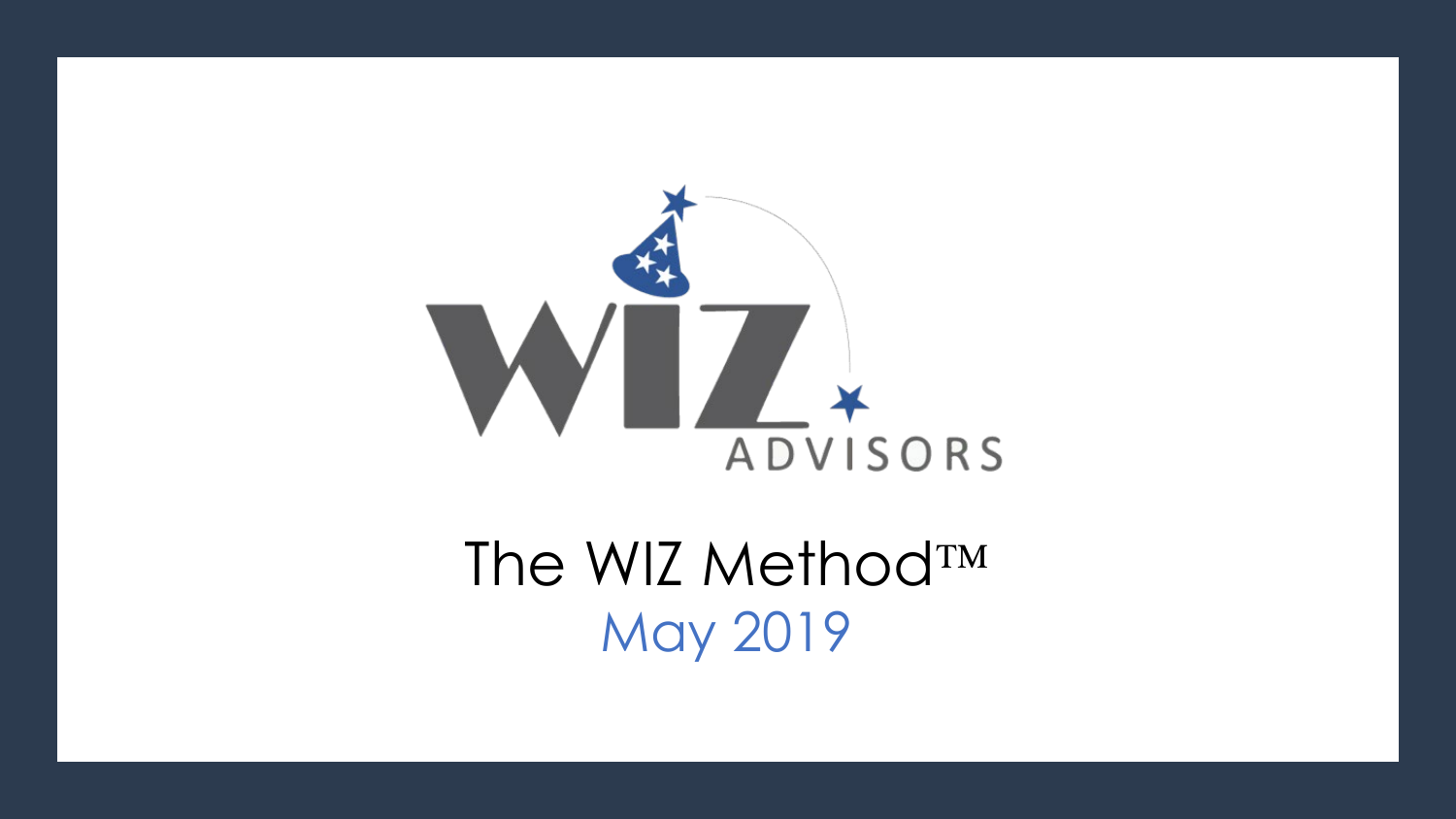## Agenda

# **Introduction**

## The WIZ Method<sup>TM</sup>

- Overview
- Activities
- Results

About Us

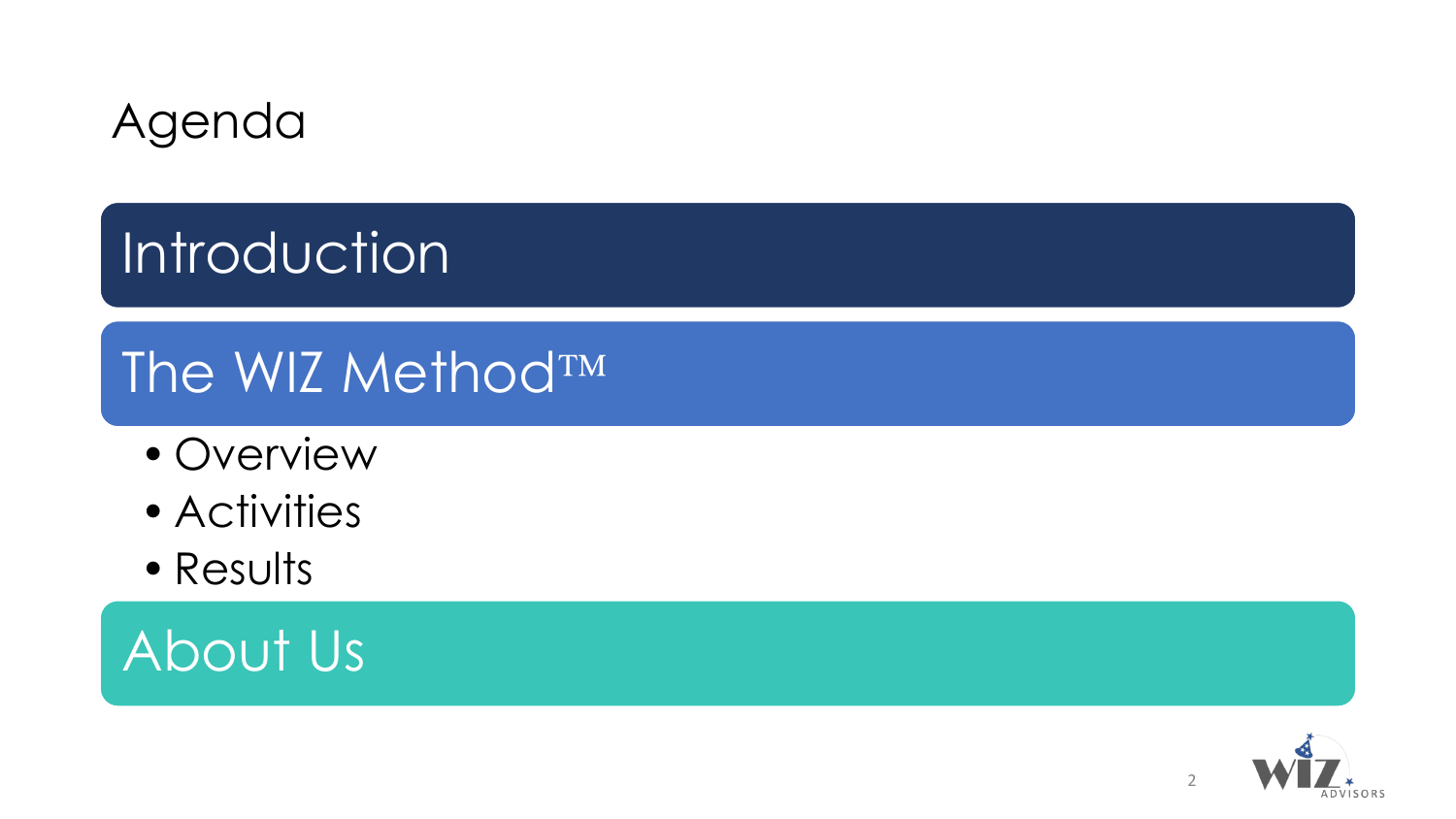#### Content Marketing is the #1 tool to drive B2B brand awareness and high quality leads.

#### What is content marketing?

Content marketing is a strategic marketing approach focused on creating and distributing valuable, relevant, and consistent content to attract and retain a clearly defined audience - and, ultimately, to drive profitable customer action.

---Content Marketing Institute

#### How is B2B content marketing different?

"B2B content has to be useful above all else. If the reader cannot apply the actionable elements of your content to their own work or business, it's missed the mark. As a B2B content marketer, being seen and renowned as a leading resource for professionals in your industry should be your top priority."

---The WordStream Blog, July 2018

#### **Organizational Goals for B2B Content Marketing**



3 *Source: Content Marketing Institute/Marketing Profs, North America Cross-Industry Survey, 2015*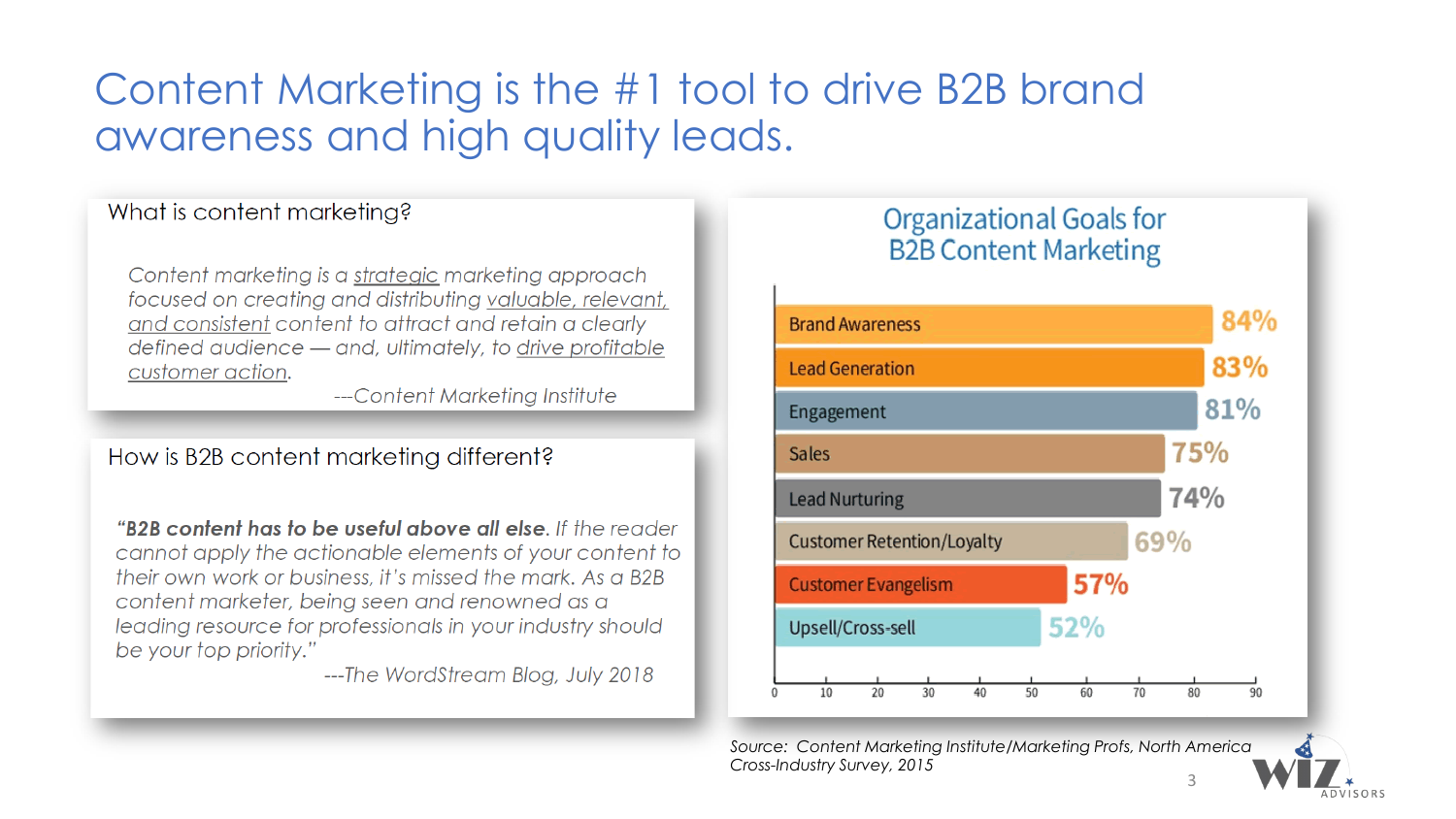### An industry white paper should be the cornerstone of your top-of-funnel B2B lead generation strategy.



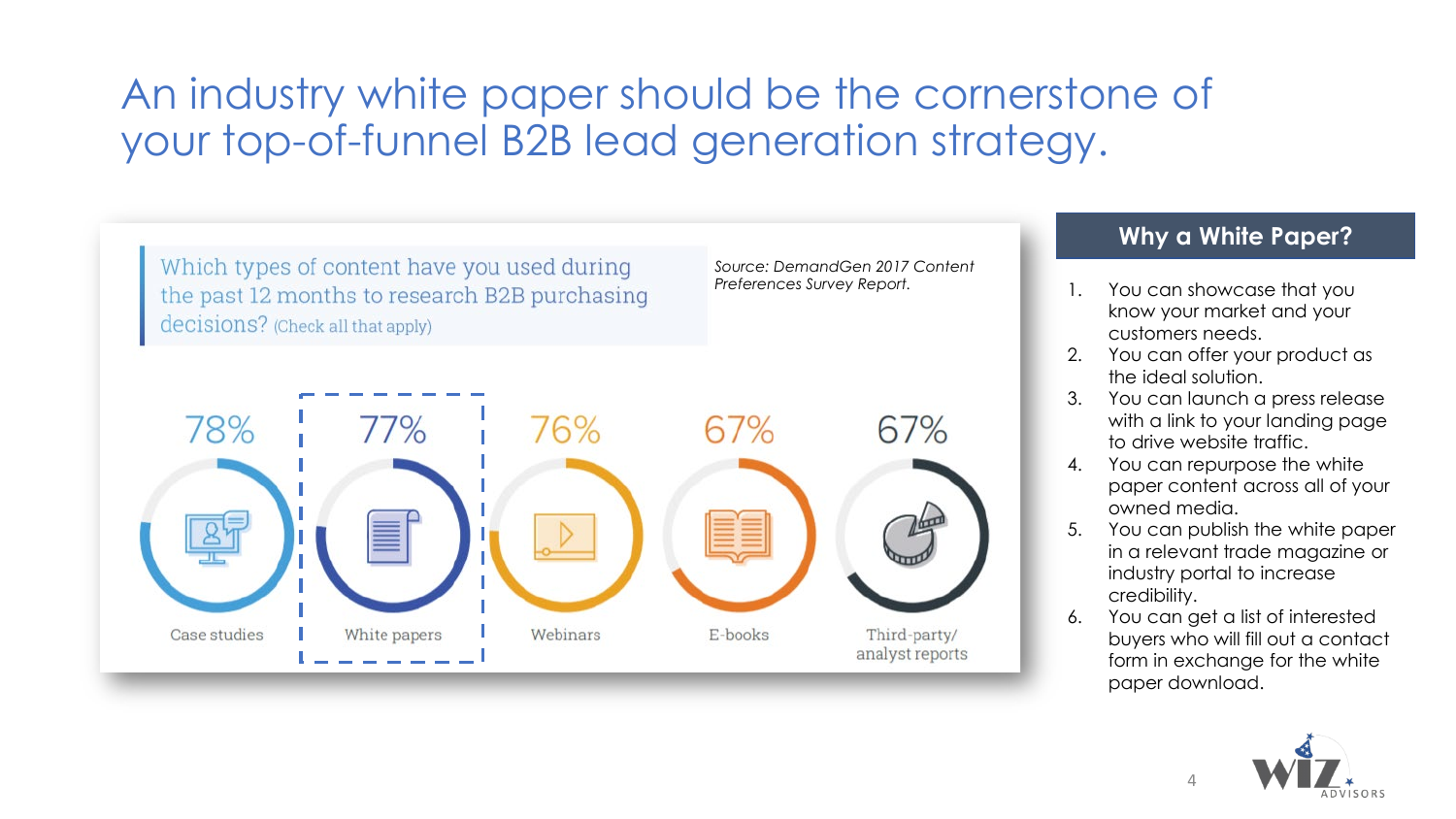#### The WIZ Method<sup>TM</sup> is a proven 3-step process for driving brand awareness, thought leadership and high quality leads.

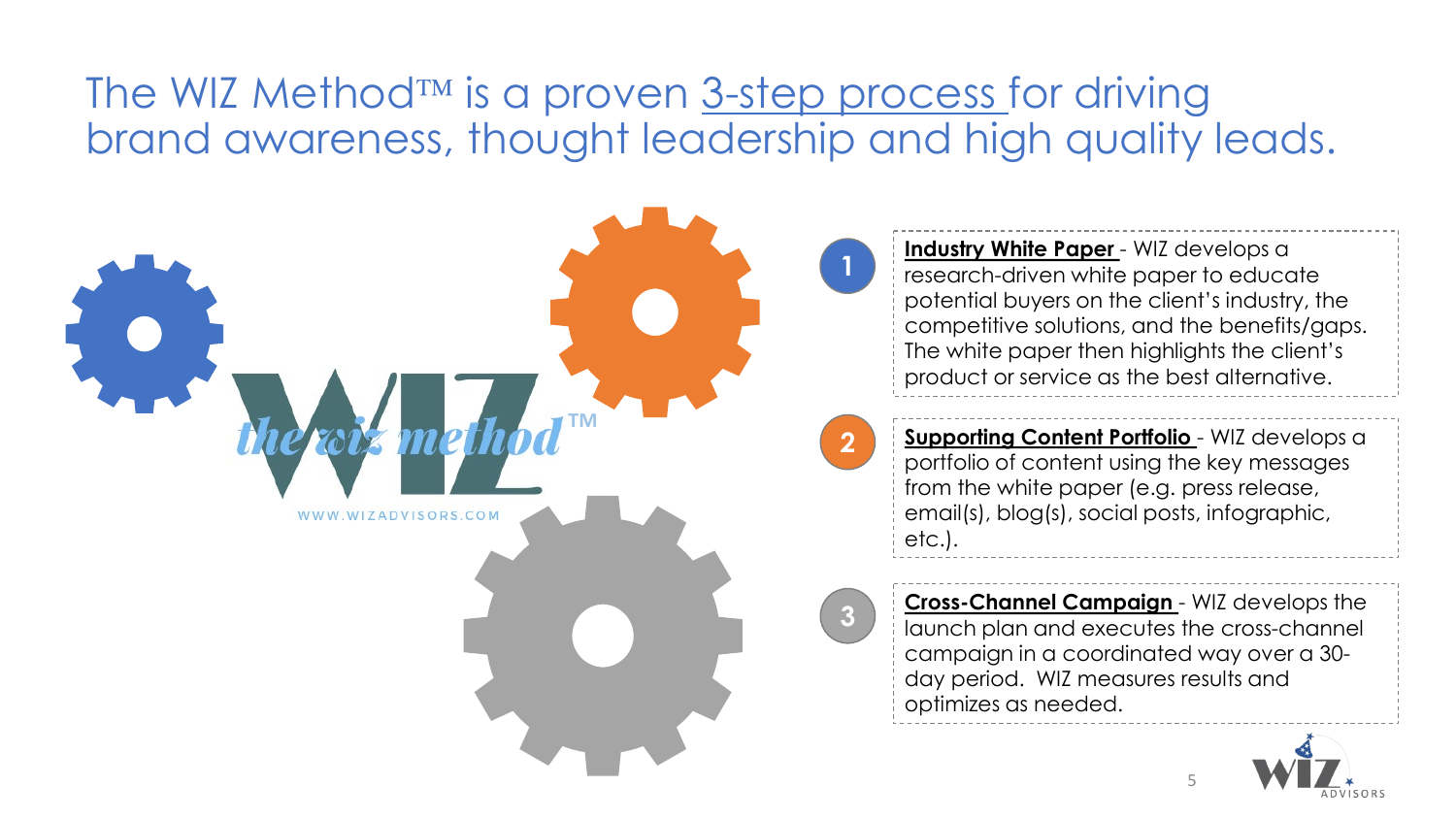#### Check out our latest video on The WIZ Method  $TM$  below.



If you are reading this presentation off-line and can't click the video, you can see it at<https://www.youtube.com/watch?v=zKFgxo2nBck>.

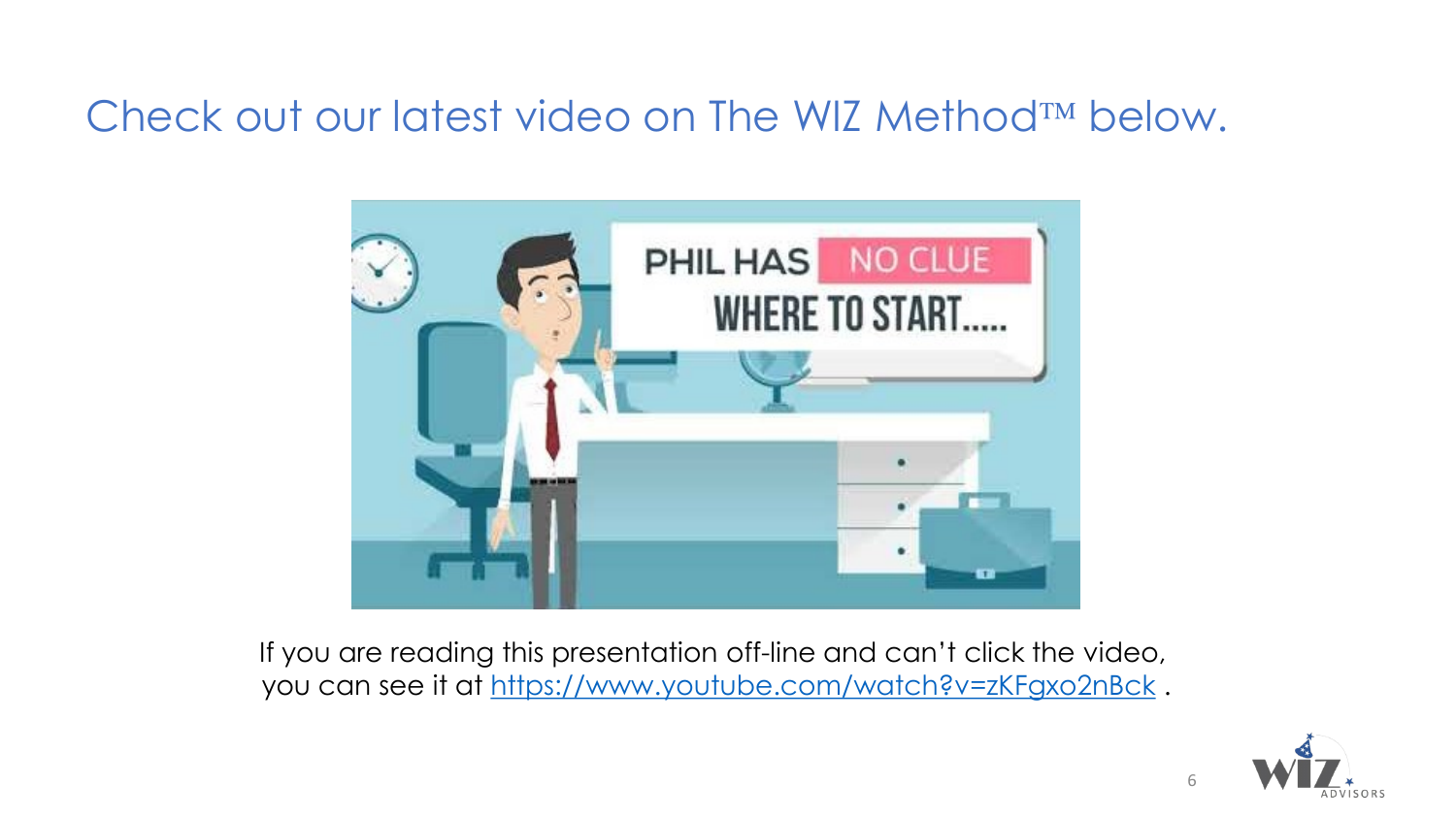### The WIZ Method $T_M$  includes the following activities:

#### **The WIZ Method™ - Key Activities**

- Develop buyer persona of the primary target customer
- 2. Conduct industry research, competitive analysis, and high level company SWOT analysis
- 3. Develop white paper

 $\int_{\bullet}^{\bullet}$ 

- 4. Create launch plan for the white paper
- 5. Develop one-page abstract on white paper to generate "buzz" pre-launch
- 6. Published white paper on website with landing page to gather contact info (best practice: put banner with link on home page to capture leads that might be unaware of white paper launch)
- 7. Write/publish press release to formally announce white paper
- 8. Email list of prospects with a link to press release and landing page to download the white paper
- 9. Announce white paper on social media platforms with infographic for viral sharing
- 10. Write blog post with the key points of the white paper
- 11. Re-purpose blog as article for trade publication
- 12. Work with PR agency to target a list of trade magazines, portals, and news sites to publish article or white paper
- 13. Pass out white paper at trade shows and conferences or get business cards of interested buyers and forward after conference
- 14. Continue to use white paper to drive leads post-campaign

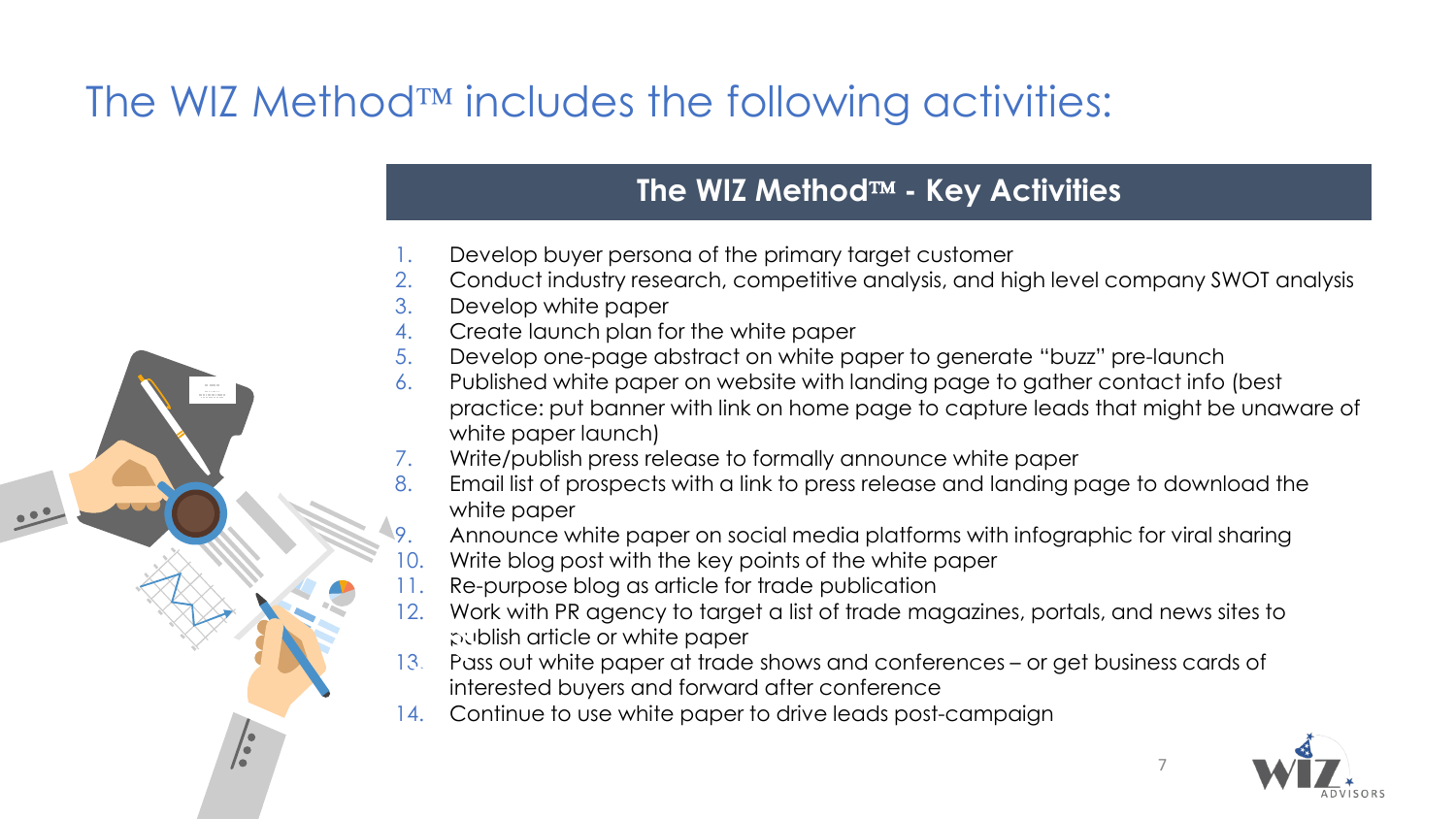#### The WIZ Method™ delivers exceptional results *Recent B2B clients have seen:*

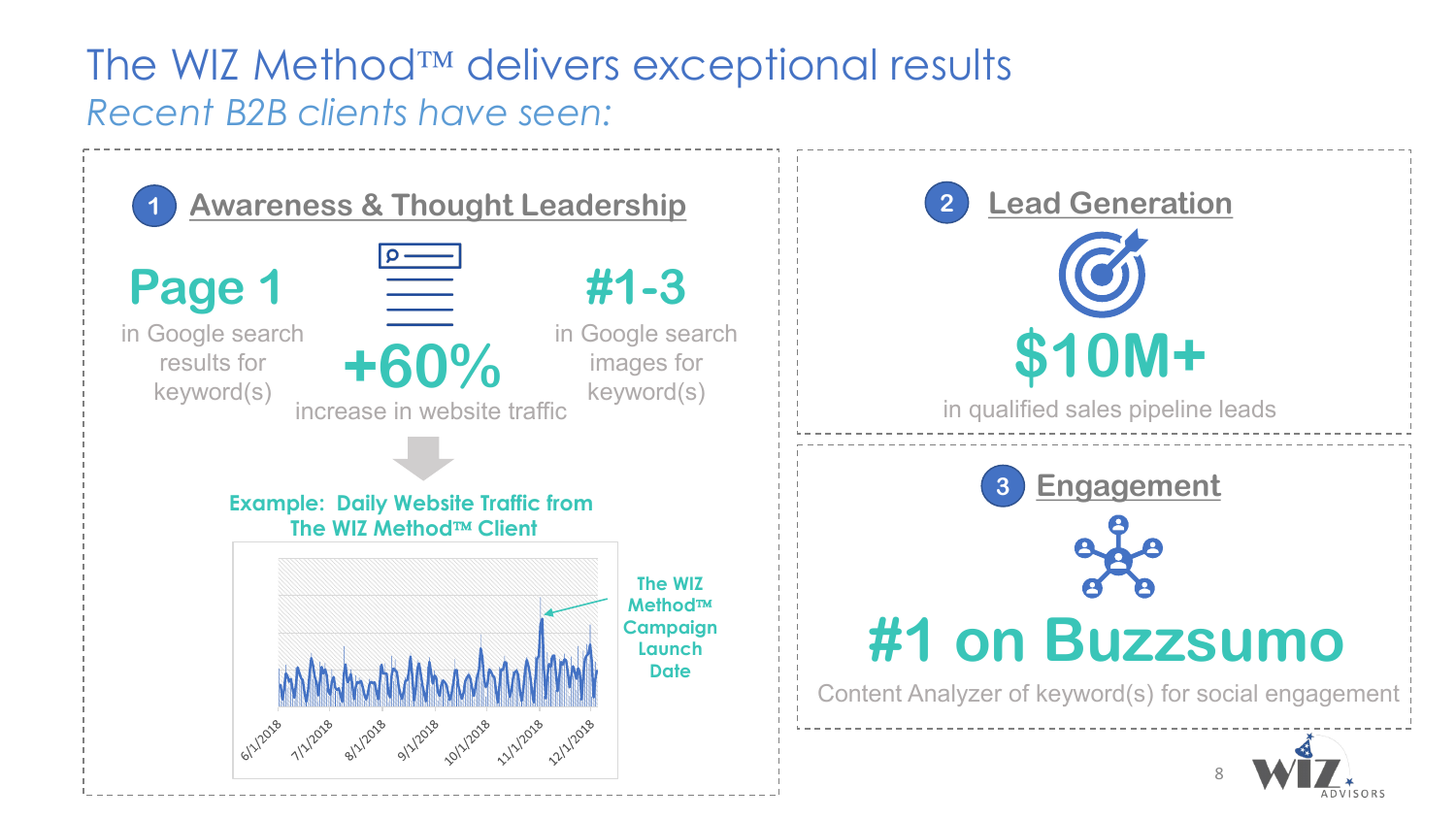### About WIZ Advisors

WIZ Advisors LLC is an award winning, womanowned and operated marketing agency, founded in February 2017. We provide a full suite of marketing solutions to help small to mid-size B2B businesses build their brand awareness, increase qualified leads, drive customer engagement and loyalty, and accelerate revenue. Unlike traditional agencies that use cookie cutter methods and templates to solve clients' pain points, WIZ Advisors employs a customer-centric, research-driven approach, focusing on each client's unique strengths and challenges, and delivering solutions that are tailored to their specific goals.

Learn more about us at: [www.wizadvisors.com](https://wizadvisors.com/).



*WIZ Advisors LLC was awarded "Top Marketing Consultant" and "Top Content Agency" in Washington DC in 2019 by UpCity, the online marketplace that connects companies with proven digital marketing service providers and agencies.*